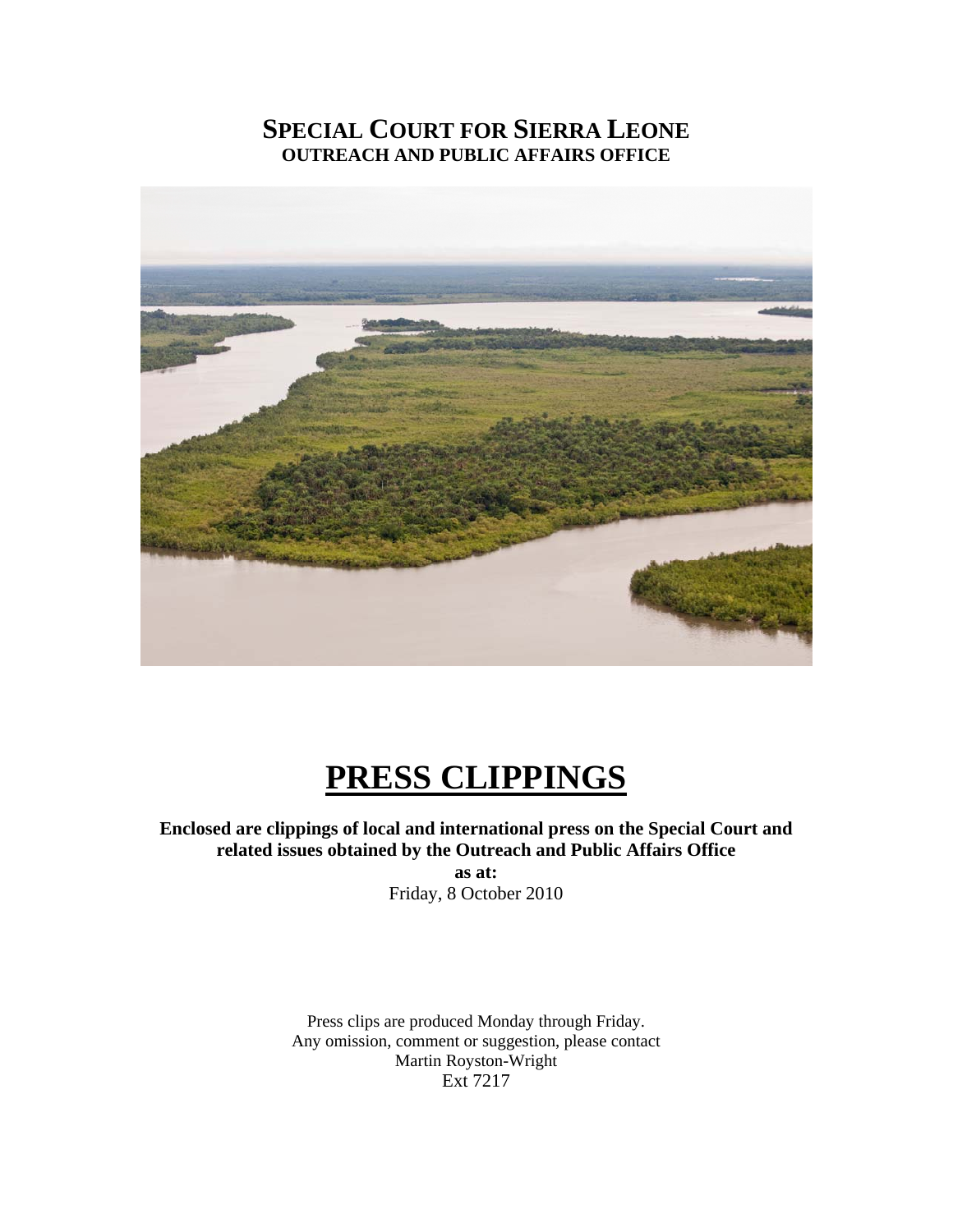| <b>International News</b>                                                              |        |
|----------------------------------------------------------------------------------------|--------|
| Rwanda Tribunal Asks UN Chief to Help Host Acquitted Man / Agence France Presse        | Page 3 |
| Int'l Court to Rule on Halting First Trial / Associated Press                          | Page 4 |
| Opening of captain Nizeyimana's trial postponed to January 17 / Hirondelle News Agency | Page 5 |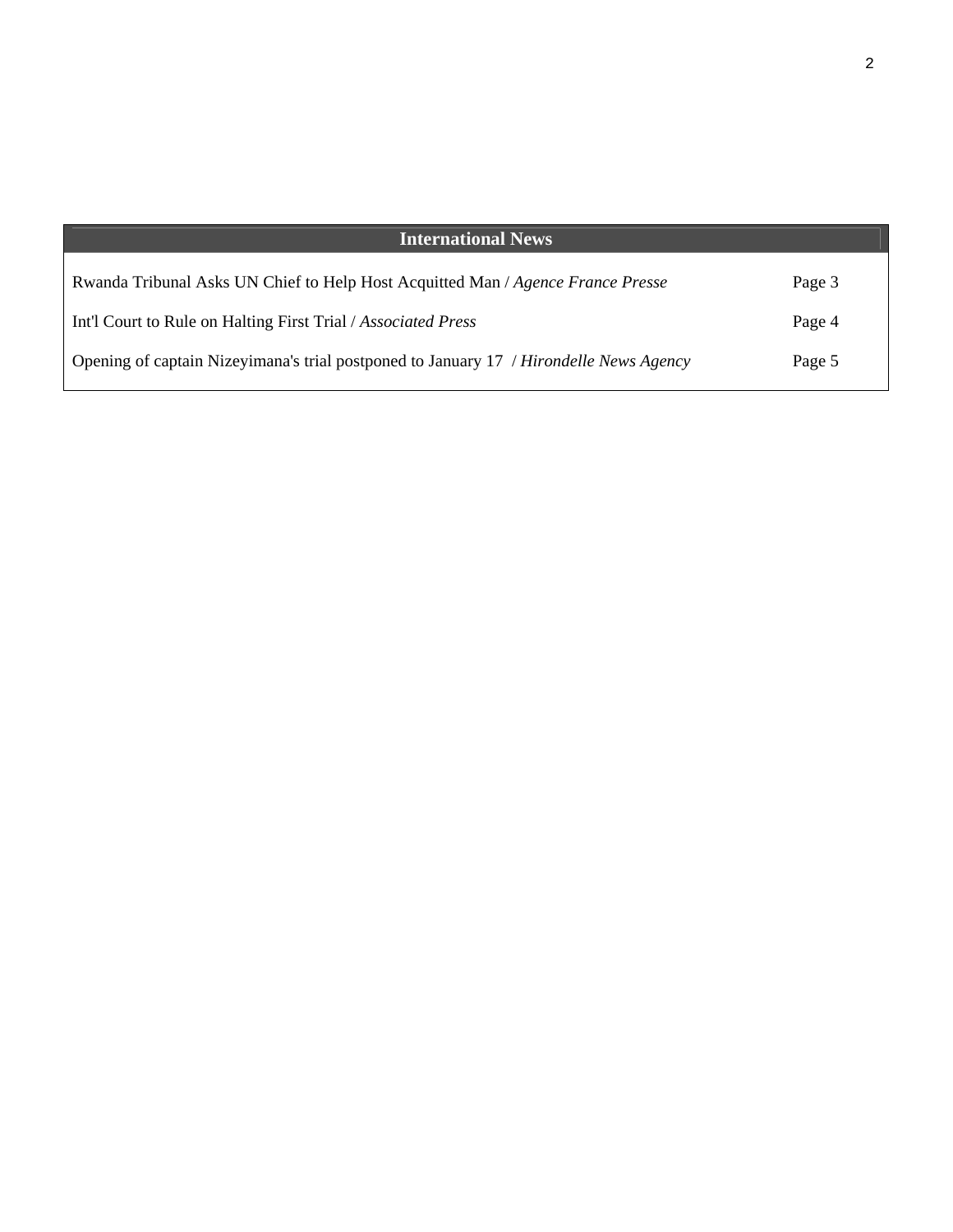#### **Rwanda tribunal asks UN chief to help host acquitted man**

ARUSHA, Tanzania — The International Criminal Tribunal for Rwanda (ICTR) has asked the UN secretary-general to help find a host country for an acquitted man, Andre Ntagerura, a court spokesman said Thursday.

The transport minister in Rwanda's government during the genocide of Tutsis in 1994, Ntagerura was acquitted of any part in the mass slaughter after his trial in February 2004, and again on appeal two years later.

He currently lives in a safe house at the expense of the ICTR near its premises at Arusha, in northern Tanzania. The premises are shared by General Gratien Kabiligi, who was acquitted in December 2008, and Protais Zigiranyirazo, known as "Monsieur Z," who was acquitted by the court of appeal in November 2009.

The ICTR, which was set up by the UN Security Council in 1994 to try key suspects in the genocide that claimed about 800,000 lives, is trying to find host countries to take in people who have been tried and acquitted.

In theory, they are free to leave Arusha, but have concerns for their own safety and nowhere to live.

"For Ntagerura, the court clerk's office has been making efforts for five years. His dossier is on the desk of the (UN) secretary-general (Ban Ki-moon). The United Nations is very sensitive to his case, which is symbolic," ICTR spokesman Roland Amoussouga told AFP.

"The ICTR has sought the help of the secretary-general and of the (UN) service for legal affairs," Amoussouga said, adding that the two other acquitted men had also not been forgotten.

"All three have expressed the wish to find a host country in the West. We are pursuing our efforts and support the efforts made by their lawyers," the spokesman added.

Zigiranyirazo is the brother of Agathe Kanziga, the widow of ex-president Juvenal Habyarimana, who is currently under investigation in France for her alleged role in the genocide.

The 100 days of slaughter in Rwanda began just after Habyarimana was killed on April 6, 1994, when his plane was shot down over the capital Kigali. Fellow president Cyprien Ntaryamira of Burundi was on board and also died.

Each time he addresses the UN Security Council or Assembly General, ICTR president Dennis Byron calls on member states to take in those whom the tribunal has acquitted. In all, the tribunal has acquitted eight people, five of whom have found host countries.

According to the ICTR web site, 34 suspects have been found guilty and 10 are currently pending appeal.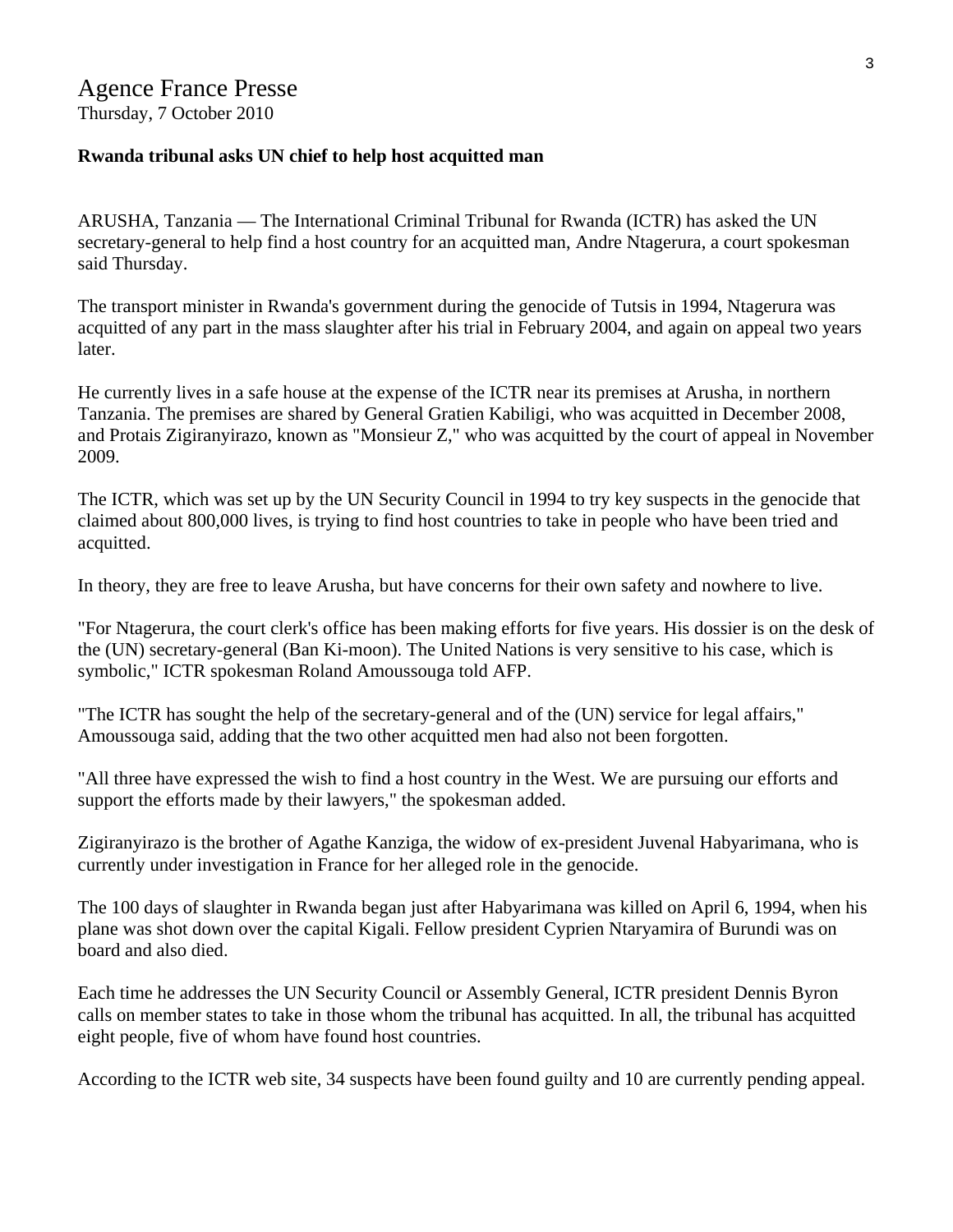Associated Press Friday, 8 October 2010

#### **Int'l court to rule on halting first trial**

#### By MIKE CORDER (AP)

THE HAGUE, Netherlands — The International Criminal Court is announcing Friday whether it will halt the court's first trial and release the defendant, an alleged Congolese warlord.

Aborting the case against Thomas Lubanga, who is charged with using child soldiers in a brutal conflict in eastern Congo in 2002-2003, would be a serious blow to prosecutor Luis Moreno Ocampo.

The judges criticized Moreno Ocampo's refusal earlier this year to disclose to Lubanga's lawyers the identity of an intermediary used by investigators to work with witnesses. In July, they halted the case and ordered Lubanga freed.

Prosecutors quickly appealed, blocking Lubanga's release, and have since revealed the identity.

But an appellate court must decide Friday whether Moreno Ocampo's initial defiance of instructions from the bench was preventing Lubanga getting a fair trial.

Presiding Judge Adrian Fulford wrote in July that Moreno Ocampo "revealed that he does not consider that he is bound to comply with judicial decisions that relate to a fundamental aspect of trial proceedings."

In a stinging written order, Fulford added that Moreno Ocampo's actions amounted to "a profound, unacceptable and unjustified intrusion into the role of the judiciary."

Lubanga, 49, is charged with recruiting and sending child soldiers into deadly battles in eastern Congo's Ituri region. He denies the allegations and insists he was a politician and peacemaker, not a warlord.

His trial has been troubled almost from its start in January 2009. Prosecutors tussled with judges over the admissibility of evidence gathered in confidence from U.N. personnel and nongovernment volunteers in the battlefield, who believed disclosure of their identities could jeopardize their lives or work.

The court is the world's first permanent war crimes tribunal, designed to end impunity for the most serious perpetrators of atrocities in conflicts around the world.

It started work in 2002 and so far has launched cases only in Africa. Its highest profile indictment is against Sudanese President Omar al-Bashir, who is charged with genocide in the Darfur conflict. Al-Bashir has vowed never to surrender to the court, and the court lacks its own police force to arrest suspects.